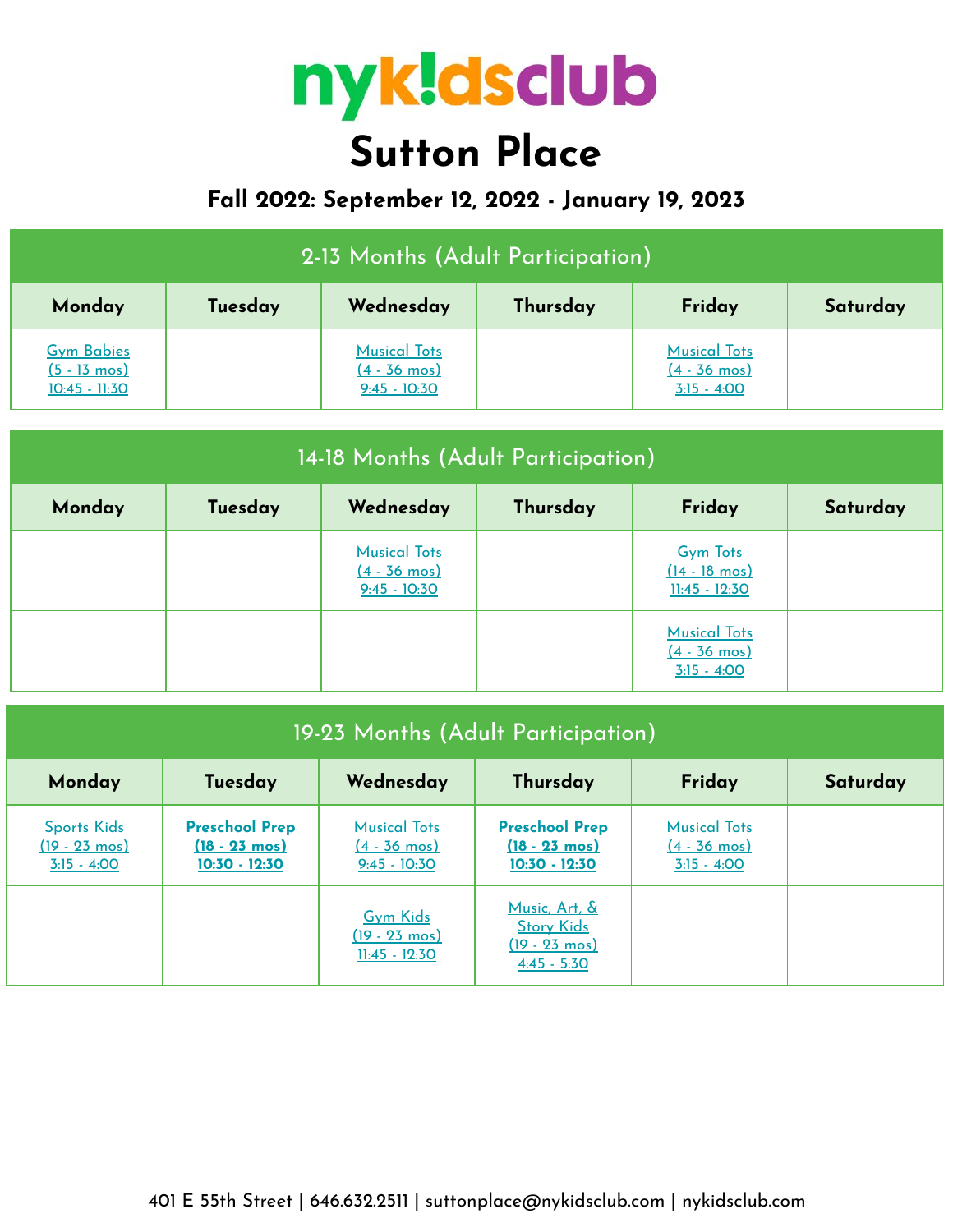| 24-36 Months (Adult Participation)                                                  |                                                                                |                                                                    |                                                                                   |                                                                    |                                                                   |  |  |
|-------------------------------------------------------------------------------------|--------------------------------------------------------------------------------|--------------------------------------------------------------------|-----------------------------------------------------------------------------------|--------------------------------------------------------------------|-------------------------------------------------------------------|--|--|
| Monday                                                                              | Tuesday                                                                        | Wednesday                                                          | Thursday                                                                          | Friday                                                             | Saturday                                                          |  |  |
| <b>Gym Juniors</b><br>$(24 - 36 \text{ mos})$<br>11:45 - 12:30                      | <b>STEM Juniors</b><br>$(24 - 36 \text{ mos})$<br>$3:15 - 4:00$                | <b>Musical Tots</b><br>$(4 - 36 \text{ mos})$<br>$9:45 - 10:30$    | Music, Art, &<br><b>Story Juniors</b><br>$(24 - 36 \text{ mos})$<br>$3:15 - 4:00$ | <b>Gym Juniors</b><br>$(24 - 36 \text{ mos})$<br>$10:45 - 11:30$   | <b>Gym Juniors</b><br>$(24 - 36 \text{ mos})$<br>$10:00 - 10:45$  |  |  |
|                                                                                     |                                                                                | <b>Ballet Juniors</b><br>$(24 - 36 \text{ mos})$<br>$3:30 - 4:15$  |                                                                                   | <b>Musical Tots</b><br>$(4 - 36 \text{ mos})$<br>$3:15 - 4:00$     | <b>STEM Juniors</b><br>$(24 - 36 \text{ mos})$<br>$10:45 - 11:30$ |  |  |
|                                                                                     |                                                                                |                                                                    |                                                                                   |                                                                    | Gym/STEM<br>Combo<br>$(24 - 36 \text{ mos})$<br>10:00 - 11:30     |  |  |
| 2 1/2 - 3 1/2 Years (Independent Participation)                                     |                                                                                |                                                                    |                                                                                   |                                                                    |                                                                   |  |  |
| Monday                                                                              | Tuesday                                                                        | Wednesday                                                          | Thursday                                                                          | Friday                                                             | Saturday                                                          |  |  |
| Tumble & Dance<br>$(2.5 - 3.5 \text{ yrs})$<br>$12:45 - 1:30$                       | Sports I<br>$(2.5 - 3.5 \text{ yrs})$<br>$12:45 - 1:30$                        | <b>Gymnastics 1</b><br>$(2.5 - 3.5 \text{ yrs})$<br>$12:45 - 1:30$ | <b>Ultimate Fitness I</b><br>$(2.5 - 3.5 \text{ yrs})$<br>$12:45 - 1:30$          | <b>Gymnastics I</b><br>$(2.5 - 3.5 \text{ yrs})$<br>$12:45 - 1:30$ |                                                                   |  |  |
| Music, Art, &<br>Story I<br>$(2.5 - 3.5 \text{ yrs})$<br>$2:15 - 3:00$              | STEM <sub>I</sub><br>$(2.5 - 3.5 \text{ yrs})$<br>$2:15 - 3:00$                | Sports I<br>$(2.5 - 3.5 \text{ yrs})$<br>$3:15 - 4:00$             |                                                                                   |                                                                    |                                                                   |  |  |
| <b>Ballet</b><br><b>Foundations I</b><br>$(2.5 - 3.5 \text{ vrs})$<br>$3:30 - 4:15$ | <b>Gymnastics 1</b><br>$(2.5 - 3.5 \text{ vrs})$<br>$4:15 - 5:00$              |                                                                    |                                                                                   |                                                                    |                                                                   |  |  |
|                                                                                     | <b>STEM I</b><br>$(2.5 - 3.5 \text{ vrs})$<br>$5:00 - 5:45$                    |                                                                    |                                                                                   |                                                                    |                                                                   |  |  |
|                                                                                     | Gymnastics/<br><b>STEM Combo</b><br>$(2.5 - 3.5 \text{ yrs})$<br>$4:15 - 5:45$ |                                                                    |                                                                                   |                                                                    |                                                                   |  |  |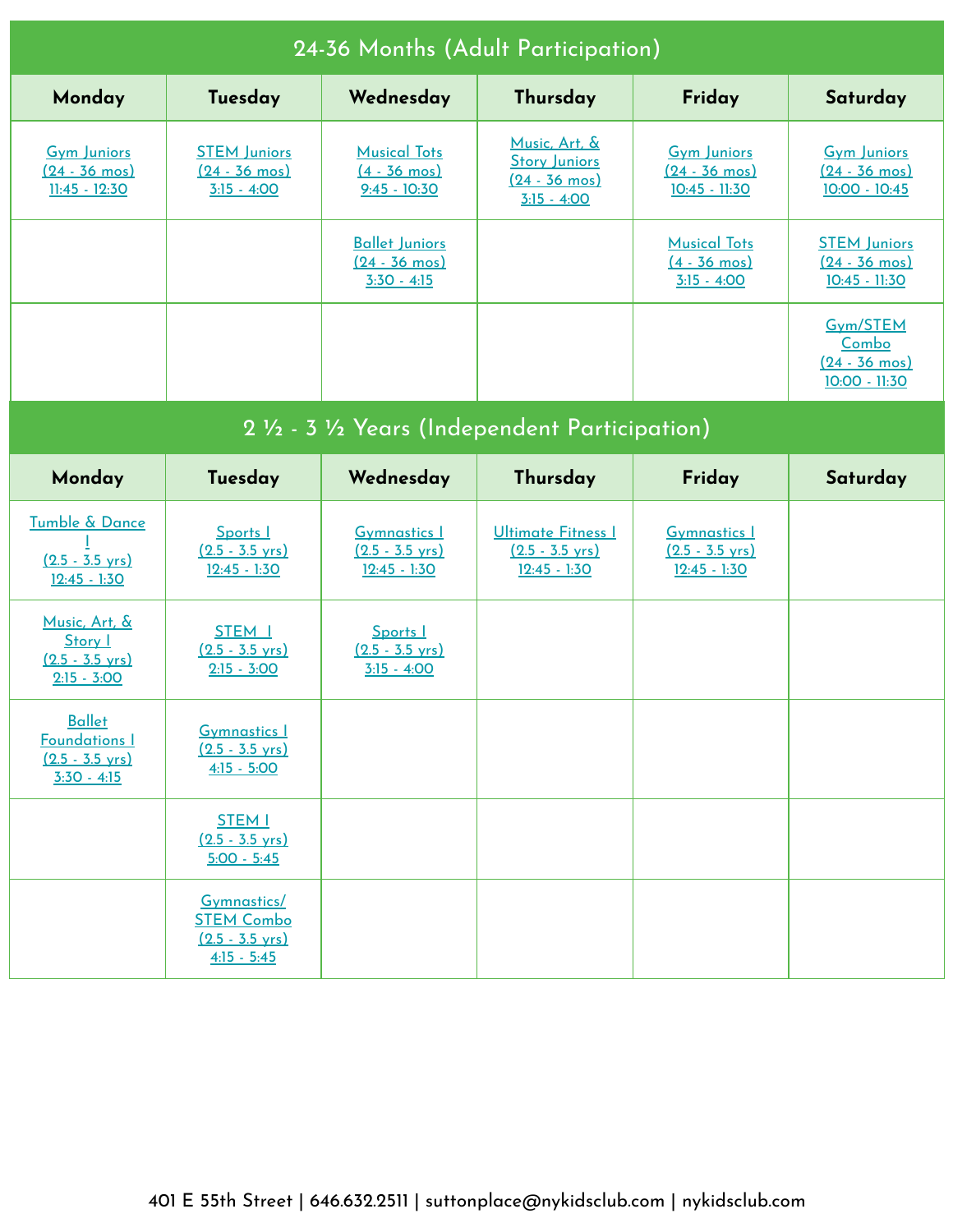| 3 - 5 Years (Independent Participation)                                         |                                                                                       |                                                                                        |                                                                                       |                                                                        |                                                                          |  |  |
|---------------------------------------------------------------------------------|---------------------------------------------------------------------------------------|----------------------------------------------------------------------------------------|---------------------------------------------------------------------------------------|------------------------------------------------------------------------|--------------------------------------------------------------------------|--|--|
| Monday                                                                          | Tuesday                                                                               | Wednesday                                                                              | Thursday                                                                              | Friday                                                                 | Saturday                                                                 |  |  |
| <b>Ultimate Fitness</b><br>  /   <br>$(3.5 - 6.5 \text{ yrs})$<br>$4:15 - 5:00$ | <u>Architects &amp;</u><br><b>Engineers</b><br>$(3 - 5 \text{ yrs})$<br>$3:30 - 4:15$ | <b>World Art</b><br>$(3 - 5 \text{ yrs})$<br>$2:15 - 3:00$                             | Architects &<br><b>Engineers</b><br>$(3 - 5 \text{ yrs})$<br>$2:15 - 3:00$            | <b>Famous Artists</b><br>$(3 - 5 \text{ yrs})$<br>$2:15 - 3:00$        | <b>Science</b><br>$(3 - 5 \text{ yrs})$<br>$9:45 - 10:30$                |  |  |
| <b>Ballet Technique</b><br>Ш<br>$(5 \text{ yrs})$<br>$4:30 - 5:15$              | <b>Gymnastics III/IV</b><br>$(5 - 10 \text{ yrs})$<br>$5:15 - 6:00$                   | Sports II/III<br>$(3.5 - 6.5 \text{ yrs})$<br>$4:15 - 5:00$                            | <b>Earth Explorers</b><br>$(3 - 5 \text{ yrs})$<br>$3:30 - 4:15$<br><b>NEW CLASS!</b> | <b>World Art</b><br>$(3 - 5 \text{ yrs})$<br>$3:30 - 4:15$             | <b>Gymnastics II/III</b><br>$(3.5 - 6.5 \text{ yrs})$<br>$11:00 - 11:45$ |  |  |
| <b>Math Magic</b><br>$(3 - 5 \text{ yrs})$<br>$5:15 - 6:00$                     |                                                                                       | <b>Ballet</b><br><b>Foundations II/III</b><br>$(3.5 - 4 \text{ vrs})$<br>$4:30 - 5:15$ | <b>Gymnastics II/III</b><br>$(3.5 - 6.5 \text{ vrs})$<br>$4:15 - 5:00$                | Tumble & Dance<br>II/III<br>$(3.5 - 6.5 \text{ vrs})$<br>$4:15 - 5:00$ |                                                                          |  |  |
|                                                                                 |                                                                                       | <b>Science</b><br>$(3 - 5 \text{ yrs})$<br>$5:15 - 6:00$                               | <b>Gymnastics III/IV</b><br>$(5 - 10 \text{ vrs})$<br>$5:15 - 6:00$                   |                                                                        |                                                                          |  |  |

| 5+ Years (Independent Participation)                                            |                                                                     |                                                                                        |                                                                        |                                                                                   |                                                                          |  |
|---------------------------------------------------------------------------------|---------------------------------------------------------------------|----------------------------------------------------------------------------------------|------------------------------------------------------------------------|-----------------------------------------------------------------------------------|--------------------------------------------------------------------------|--|
| Monday                                                                          | Tuesday                                                             | Wednesday                                                                              | Thursday                                                               | Friday                                                                            | Saturday                                                                 |  |
| <b>Ultimate Fitness</b><br>II/III<br>$(3.5 - 6.5 \text{ yrs})$<br>$4:15 - 5:00$ | <b>Gymnastics III/IV</b><br>$(5 - 10 \text{ yrs})$<br>$5:15 - 6:00$ | Sports II/III<br>$(3.5 - 6.5 \text{ yrs})$<br>$4:15 - 5:00$                            | <b>Gymnastics II/III</b><br>$(3.5 - 6.5 \text{ yrs})$<br>$4:15 - 5:00$ | <b>Tumble &amp; Dance</b><br>II/III<br>$(3.5 - 6.5 \text{ yrs})$<br>$4:15 - 5:00$ | <b>Gymnastics II/III</b><br>$(3.5 - 6.5 \text{ yrs})$<br>$11:00 - 11:45$ |  |
| <b>Ballet Technique</b><br>$(5 \text{ vrs})$<br>$4:30 - 5:15$                   |                                                                     | <b>Ballet</b><br><b>Foundations II/III</b><br>$(3.5 - 4 \text{ yrs})$<br>$4:30 - 5:15$ | <b>Gymnastics III/IV</b><br><u>(5 - 10 yrs)</u><br>$5:15 - 6:00$       |                                                                                   |                                                                          |  |